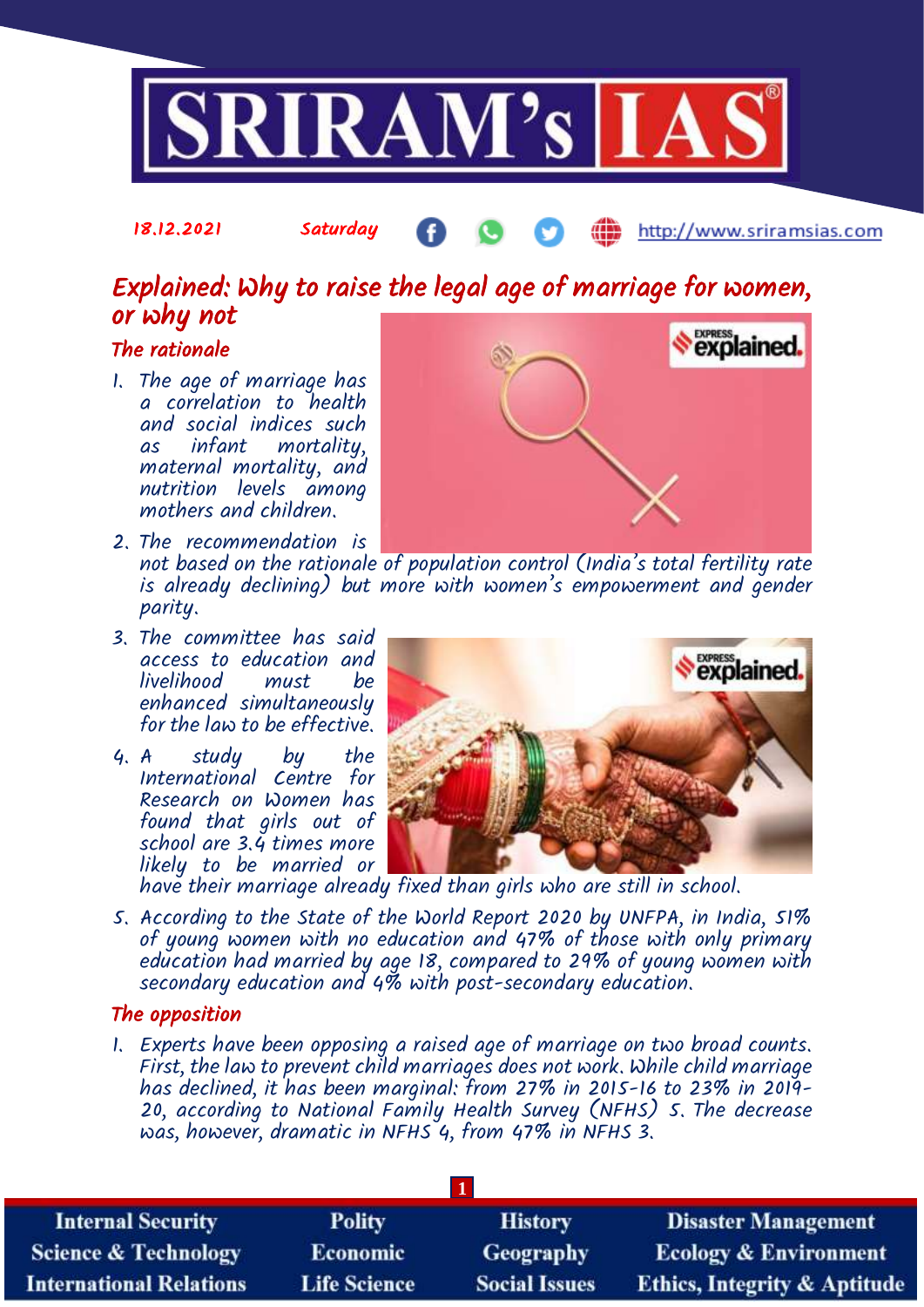

#### 18.12.2021 Saturday http://www.sriramsias.com

- 2. The marriage age at 18 was set in 1978, but child marriage started to decline only in the 1990s, when the government stressed primary education of the girl child and took measures to reduce poverty.
- 3. The experts said girls being taken out of school to be married off is reasoning blown out of proportion; often the girl child drops out after primary school simply because she has no access to higher education, and is then married off.
- 4. The second objection being raised is the criminalisation of a large number of marriages that will take place once the law comes into effect. While 23% of marriages involve brides under age 18, far more marriages take place under age 21.
- 5. The median age at first marriage for women aged 20-49 increased to 19 years in 2015-16 from 17.2 years in 2005-06, but remained under 21 years.
- 6. Personal laws that govern marriage and other personal practices for communities prescribe certain criteria for marriage, including age of the bride and groom. For example, Section 5(iii) of The Hindu Marriage Act, 1955, sets a minimum age of 18 for the bride and 21 for the groom. This is the same for Christians under the Indian Christian Marriage Act, 1872 and the Special Marriage Act. For Muslims, the criteria is attaining puberty, which is assumed when the bride or groom turns 15.

#### Who will be affected?

- 1. Experts noted that 70% of early marriages take place in deprived communities such as SCs and STs, and said the law will simply push these marriages underground instead of preventing them.
- 2. According to NFHS 4 (2015-16), the median age at first marriage for women aged 25-49 is higher among the social categories of Others (19.5 years), OBC (18.5), ST (18.4) and SC (18.1)
- 3. The experts said rural women will be affected more than urban women. According to NFHS 4, the median age at first marriage (age 25-49) for urban women  $(19.8)$  is 1.7 years more than that for rural women  $(18.1)$ .

#### What happens to such marriages once detected?

- 1. Child marriages are illegal but not void. It is voidable at the option of the minor party. This means the marriage can be declared void by a court only if the minor party petitions the court.
- 2. This flexibility is kept to ensure that the rights of the minor, especially the girl, is not taken away in marital homes later on

| <b>Internal Security</b>        | <b>Polity</b>       | <b>History</b>       | <b>Disaster Management</b>              |
|---------------------------------|---------------------|----------------------|-----------------------------------------|
| <b>Science &amp; Technology</b> | <b>Economic</b>     | <b>Geography</b>     | <b>Ecology &amp; Environment</b>        |
| <b>International Relations</b>  | <b>Life Science</b> | <b>Social Issues</b> | <b>Ethics, Integrity &amp; Aptitude</b> |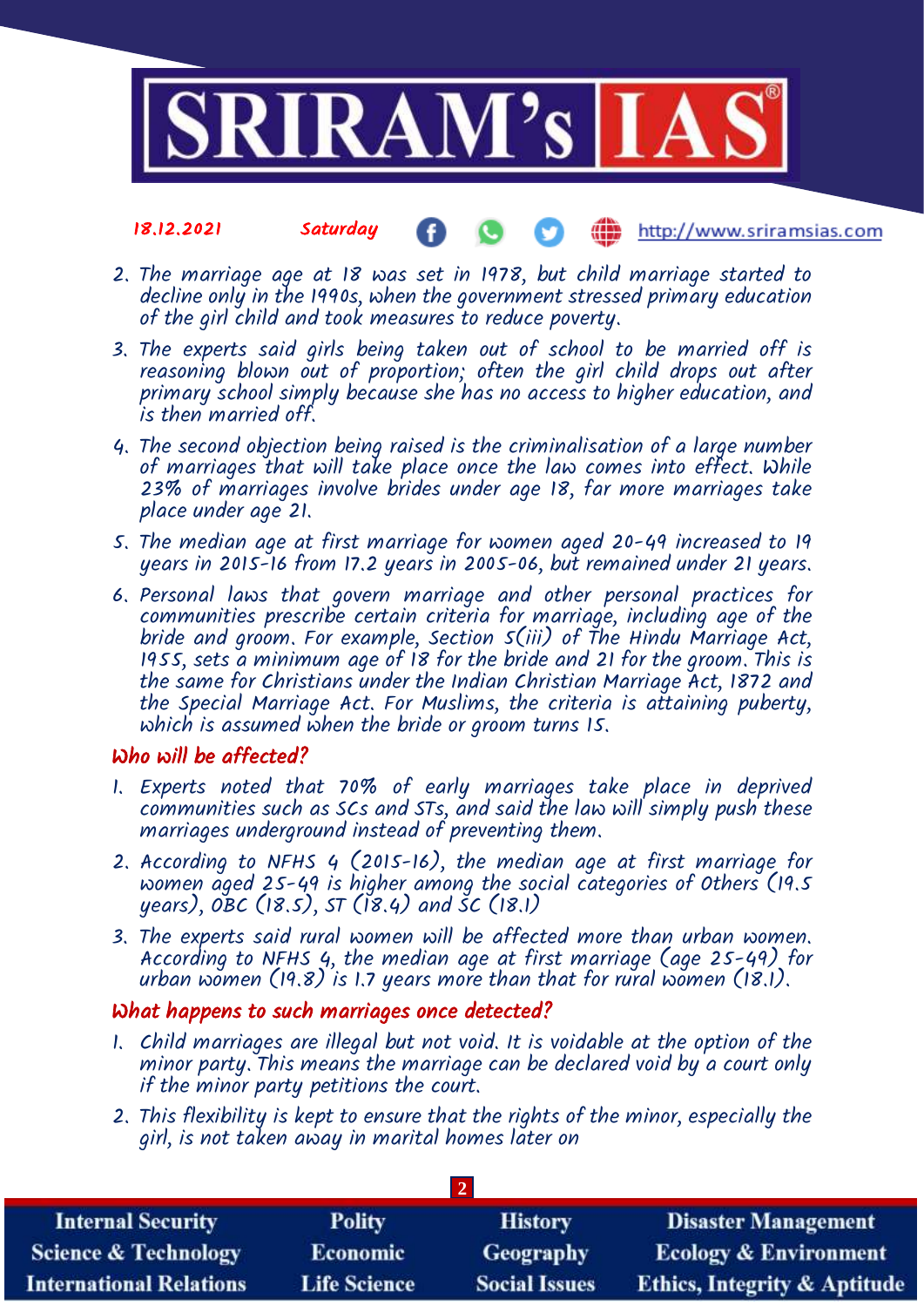

#### 18.12.2021 Saturday http://www.sriramsias.com

3. However, if a court finds a minor was coerced into marriage by parents or guardians, the provisions of the Juvenile Justice (Care and Protection of Children) Act come into effect to keep the custody of the minor until he or she attains majority and can make a decision on the marriage.

### What laws will have to be changed to raise the minimum age of marriage?

- 1. First, the age limit in the Prohibition of Child Marriage Act will have to be changed. The government had indicated this will be followed by necessary changes in personal law.
- 2. The Hindu Marriage Act, the Indian Christian Marriage Act and the Special Marriage Act will also have to be changed consequently.
- 3. However, changes in Muslim law could raise significant legal issues.

### What are these legal issues?

- 1. The Prohibition of Child Marriage Act does not contain any provision that explicitly says the law would override any other laws on the issue. And there is an obvious discrepancy in the letter of the law between the Prohibition of Child Marriage Act and Muslim law on the minimum age of marriage.
- 2. For example, although the marriage of a 16-year-old girl deemed to have attained puberty is not considered invalid in Muslim law, it would be a child marriage under the Prohibition of Child Marriage Act.
- 3. Additionally, the Supreme Court, in a landmark 2017 verdict, has held that in the case of a minor wife, the law recognises marital rape.
- 4. Husbands of minor women, as opposed to husbands of adult women, cannot enjoy the blanket immunity that the Indian Penal Code provides in Exception 2 to Section 375 against charges of marital rape.

#### Can Muslim law be amended too?

- 1. Muslim law is a mere codification of Shariah law.
- 2. In Shayara Bano v Union of India, the case in which the Supreme Court declared the practice of instant triple talaq as unconstitutional, one of the key questions was whether the Supreme Court could quash a religious or divine law.
- 3. The court said all personal laws will have to fall under the constitutional framework and will be subject to public order, morality and health.
- 4. Experts suggest the minimum age of marriage can be justified under public health. However, there are several differing verdicts from high courts on this issue.

| <b>Internal Security</b>        | <b>Polity</b>       | <b>History</b>       | <b>Disaster Management</b>              |
|---------------------------------|---------------------|----------------------|-----------------------------------------|
| <b>Science &amp; Technology</b> | Economic            | Geography            | <b>Ecology &amp; Environment</b>        |
| <b>International Relations</b>  | <b>Life Science</b> | <b>Social Issues</b> | <b>Ethics, Integrity &amp; Aptitude</b> |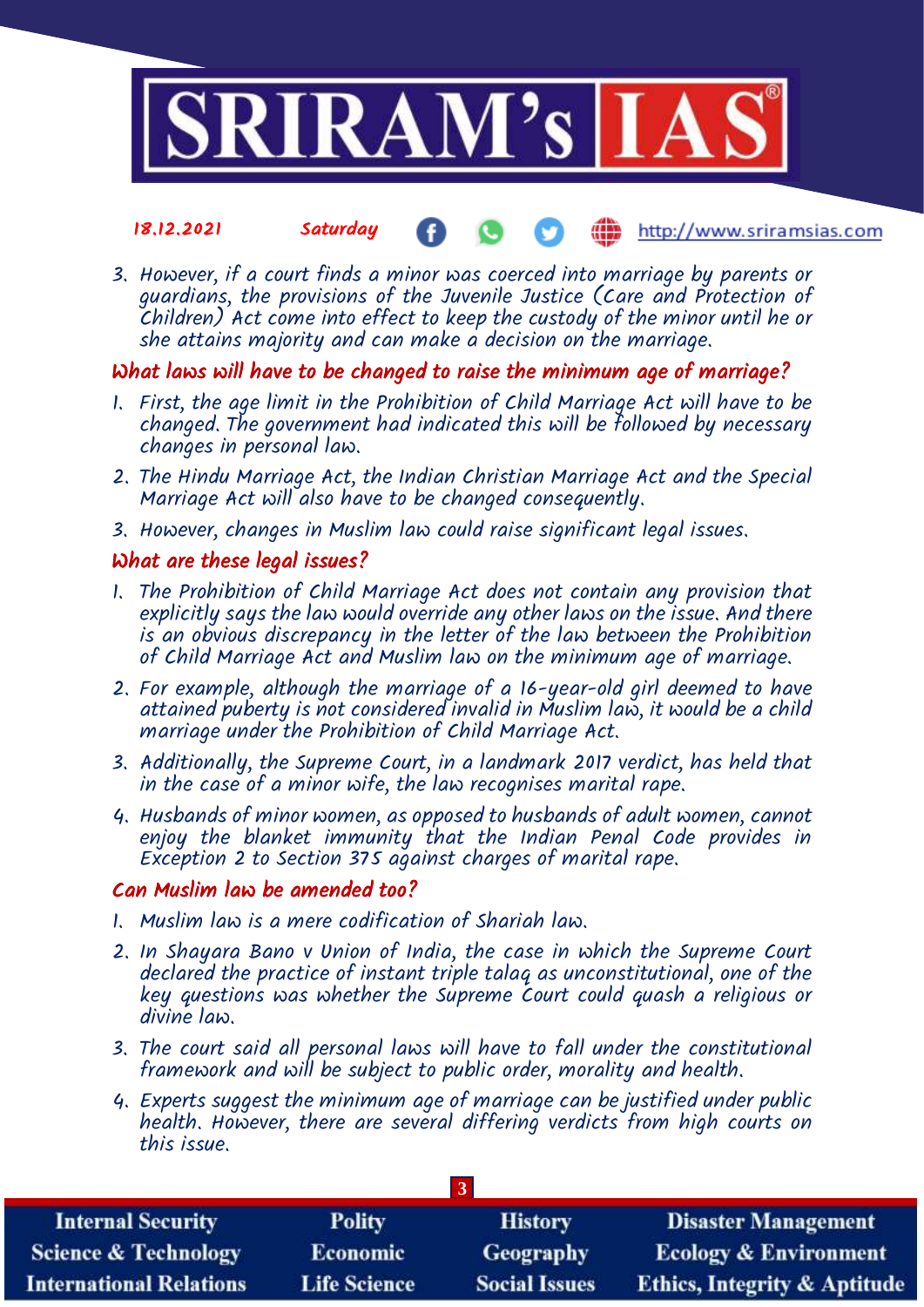

#### 18.12.2021 Saturday http://www.sriramsias.com

## Summoning CEC, EC to PMO is outrageous

Recently the Chief Election Commissioner and two Election Commissioners were summoned by the PMO to attend a meeting with the Principal Secretary to the PM.

It is in violation of the constitutional spirit, irrespective of how important or urgent the issue.

### The Independence of ECI:

- 1. An independent ECI is a gift of the Constitution to the nation. Free and fair and credible elections are sine qua non of the EC. The Supreme Court has repeatedly stressed this point, calling it part of the basic structure of the Constitution.
- 2. The PMO summoning or "inviting" not just the CEC but the full bench is in violation of the Constitution, irrespective of how important or urgent the issue
- 3. There is no difference between the neutrality and independence of the Supreme Court and ECI in this context. Both are independent constitutional authorities deliberately separated from the executive.
- 4. Not to speak of summoning CEC and ECs, the PS to the PM cannot even call on the ECI without public knowledge of the meeting and what transpired in it.
- 5. Politicians of all hues visit the ECI regularly with their petitions or complaints or suggestions, but with full transparency. Transparency is the keyword here and perception of transparency is equally important.
- 6. Now, let us talk about the protocol, though that is secondary. The CEC is very high in the warrant of precedence — ninth, while the PS to PM is 23rd.
- 7. The law ministry, which advises the government on all legal and constitutional matters, should have known better than convey that the PMO "expects" the CEC/ECs to attend.

This incident is a transgression that should not happen again. The distance of an arm's length in interactions between institutions envisaged in the Constitution is sacrosanct. It should not only be maintained but also "seen" to be maintained.

| <b>Internal Security</b>        | <b>Polity</b>       | <b>History</b>       | <b>Disaster Management</b>              |
|---------------------------------|---------------------|----------------------|-----------------------------------------|
| <b>Science &amp; Technology</b> | <b>Economic</b>     | Geography            | <b>Ecology &amp; Environment</b>        |
| <b>International Relations</b>  | <b>Life Science</b> | <b>Social Issues</b> | <b>Ethics, Integrity &amp; Aptitude</b> |